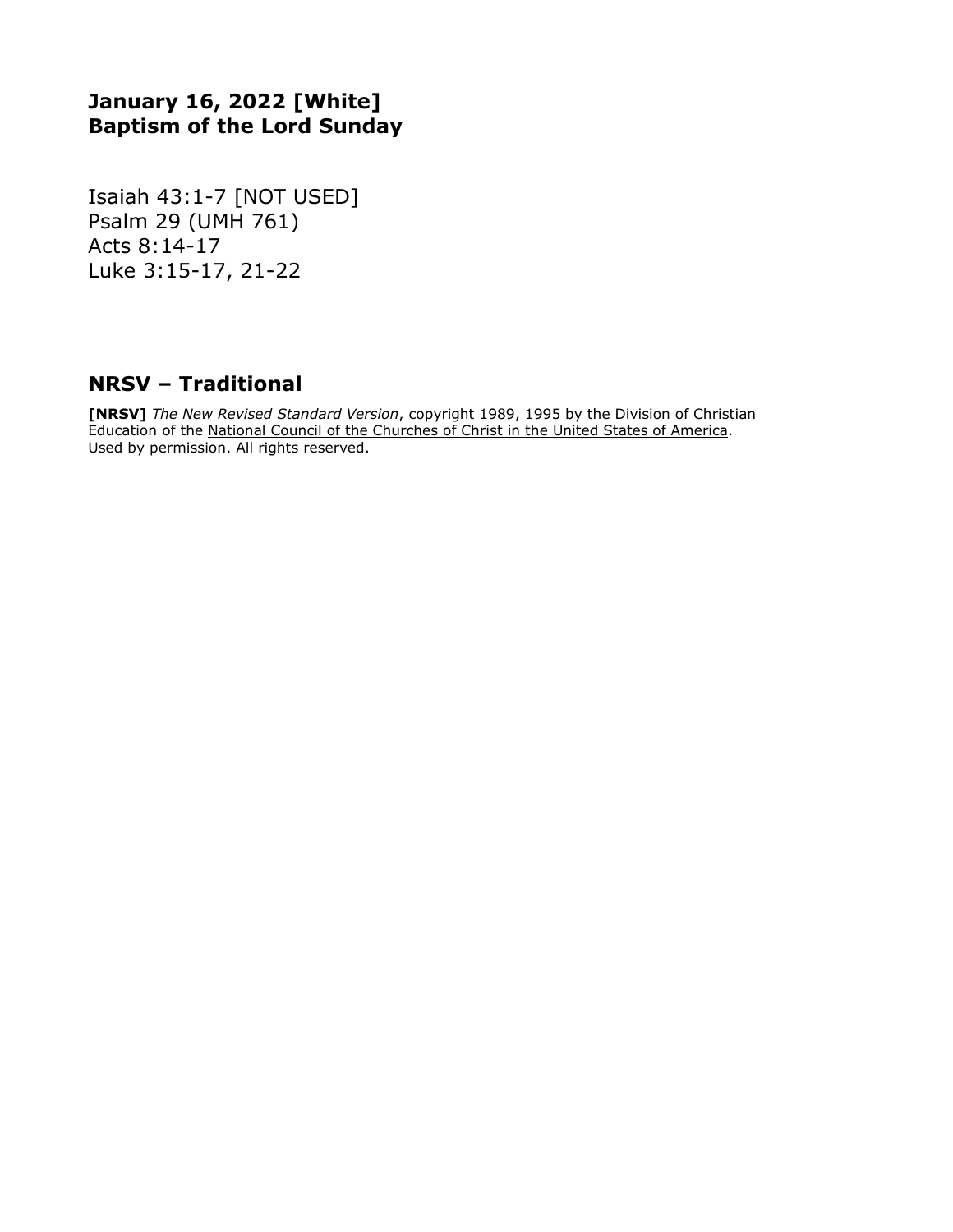# **Psalm 29**

### **The Voice of God in a Great Storm**

- A Psalm of David.
- 1 Ascribe to the Lord, O heavenly beings, ascribe to the Lord glory and strength.
- 2 Ascribe to the Lord the glory of his name; worship the Lord in holy splendor.
- 3 The voice of the Lord is over the waters; the God of glory thunders, the Lord, over mighty waters.
- 4 The voice of the Lord is powerful; the voice of the Lord is full of majesty.
- 5 The voice of the Lord breaks the cedars; the Lord breaks the cedars of Lebanon.
- 6 He makes Lebanon skip like a calf, and Sirion like a young wild ox.
- 7 The voice of the Lord flashes forth flames of fire.
- 8 The voice of the Lord shakes the wilderness; the Lord shakes the wilderness of Kadesh.
- 9 The voice of the Lord causes the oaks to whirl, and strips the forest bare; and in his temple all say, 'Glory!'
- 10 The Lord sits enthroned over the flood; the Lord sits enthroned as King forever.
- 11 May the Lord give strength to his people! May the Lord bless his people with peace!